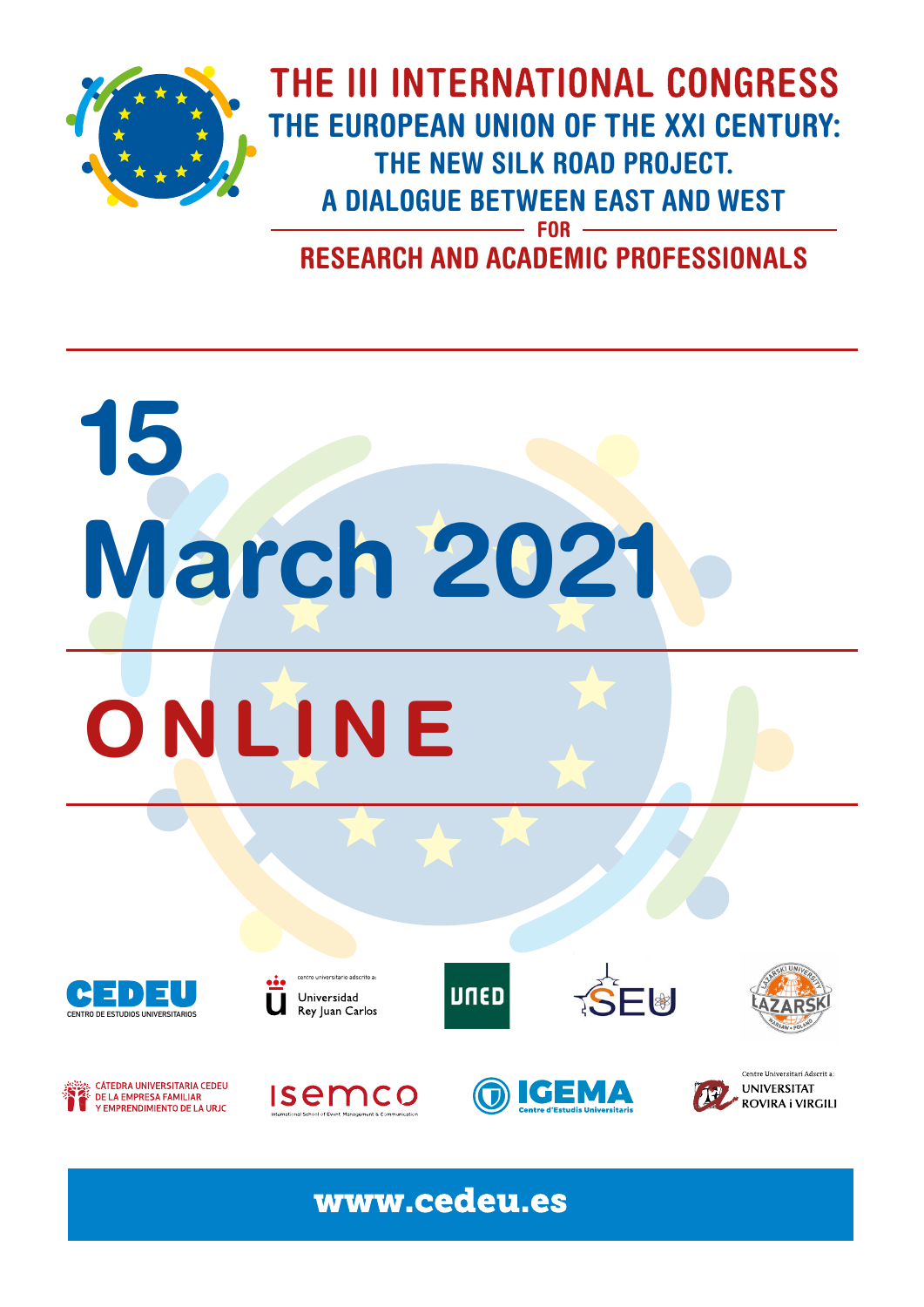## Organizing Committee:

# Dr. Marcin Roman Czubala Ostapiuk

Assistant Professor, National Distance Education University (UNED)

# Dr. Martin Dahl

University Dean, Faculty of Economics and Management, Lazarski University

# Dr. Anna Phirtskhalashvili

Professor Faculty of Law, Vice-Rector for Scientific Research of Georgian National University SEU

# Joaquín Martínez Serrats

Academic Director, CEDEU Centro de Estudios Universitarios

# Scientific Committee:

Dr. Alfonso Cebrián Díaz CEDEU CENTER FOR UNIVERSITY STUDIES

Dr. Maria Teresa Enciso Alonso-Muñumer KING JUAN CARLOS UNIVERSITY

Dr. Anna Phirtskhalashvili GEORGIAN NATIONAL UNIVERSITY SEU

Dr. Francisco Javier Llovera Sáez POLYTECHNIC UNIVERSITY OF CATALONIA

Dr. Martin Dahl LAZARSKI UNIVERSITY

Dr. Adolfo Sánchez Burón CEDEU CENTER FOR UNIVERSITY **STUDIES** 

Dr. Agustín Moreno Ruz UNIVERSITY OF BARCELONA

Dr. Marcin Roman Czubala Ostapiuk NATIONAL DISTANCE EDUCATION UNIVERSITY

Dr. Víctor Talavera Cabrera CEDEU CENTER FOR UNIVERSITY

**STUDIES** 

Dr. Colomba Ragione PEGASO UNIVERSITY



Online platform: ZOOM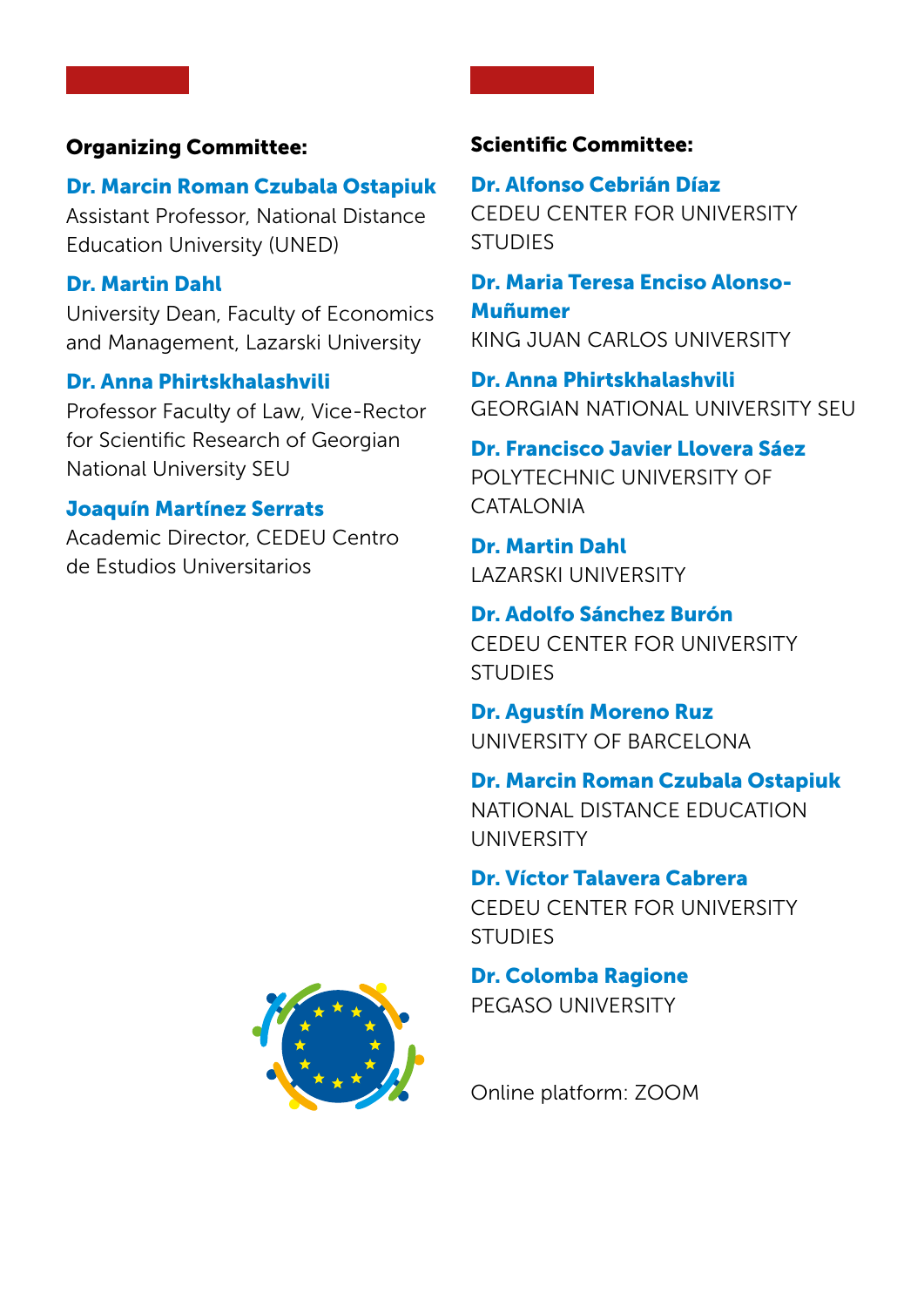

The III International Congress "The European Union of the XXI century: the new silk road project. A dialogue between East and West" arises from the need to create a space for debate and reflection on the state of the European Union and its relationship with Asia. Topics to be addressed include both Economics, International Relations, Security, Business & Management, Sociology, among others.

It is an international, interdisciplinary conference with the aim to show particular topics -case studies- and general -conceptual- ones. The contribution is requested through the submissions of finished or ongoing works.

On an annual basis, this Congress will be a meeting place for researchers of all disciplines (e.g., political scientists, economists, historians, jurists, sociologists, philosophers, as well as specialists from any other area of knowledge). Likewise, we encourage the participation of doctoral students, professionals of the private sector, public administrations, etc.



10:00 a.m. (Central European Time)

### WELCOME AND OPENING Moderator:

Dr. Marcin Roman Czubala Ostapiuk

# Dr. Martin Dahl

University Dean, Faculty of Economics and Management, Lazarski University

Dr. Alfonso Cebrián Díaz General Director CEDEU Centro de Estudios Universitarios Dr. Anna Phirtskhalashvili

Vice-Rector for Scientific Research of Georgian National University Georgian National University SEU

Dr. Marcin Roman Czubala Ostapiuk Assistant Professor National Distance Education University (UNED)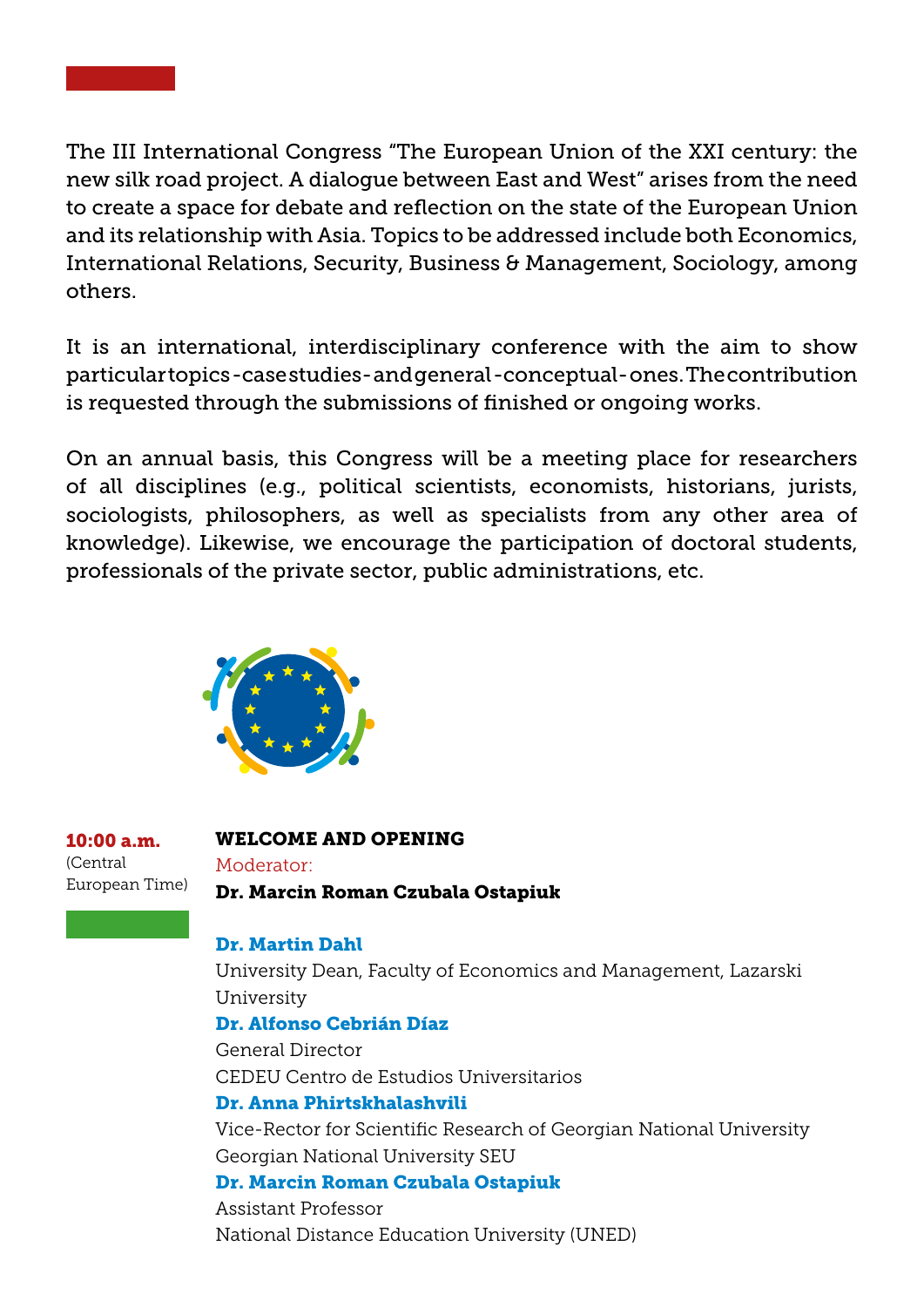10.30 a.m. SESSION 1.

Moderator:

Dr. Martin Dahl Lazarski University

*China's Geoeconomics and the EU's reply* Prof. Dr. Tomasz Grzegorz Grosse Warsaw University

*A European strategy towards China as a way to cement a common foreign policy at the UN: frivolity or necessity?*

Dr. Miguel Ángel Benedicto

European University of Madrid Complutense University of Madrid

Dr. Óliver Soto Sainz Complutense University of Madrid

*European Union and China relations: between a strategic autonomy based on values and a necessary global agenda of shared interests* Carlos Uriarte Universidad Rey Juan Carlos

*The European Defence Community: A project for the 21st century* Dr. Julio Guinea Bonillo European University of Madrids

*The new silk road: a means to export goods and values* Dr. Sergio García Magariño Public University of Navarre

*"One Belt One Road"– New Silk Roadway Project and new trade opportunity between west and east* Dr. Giorgi Kharshiladze Georgian National University SEU

#### 12.30 - 13.00 COFFEE BREAK

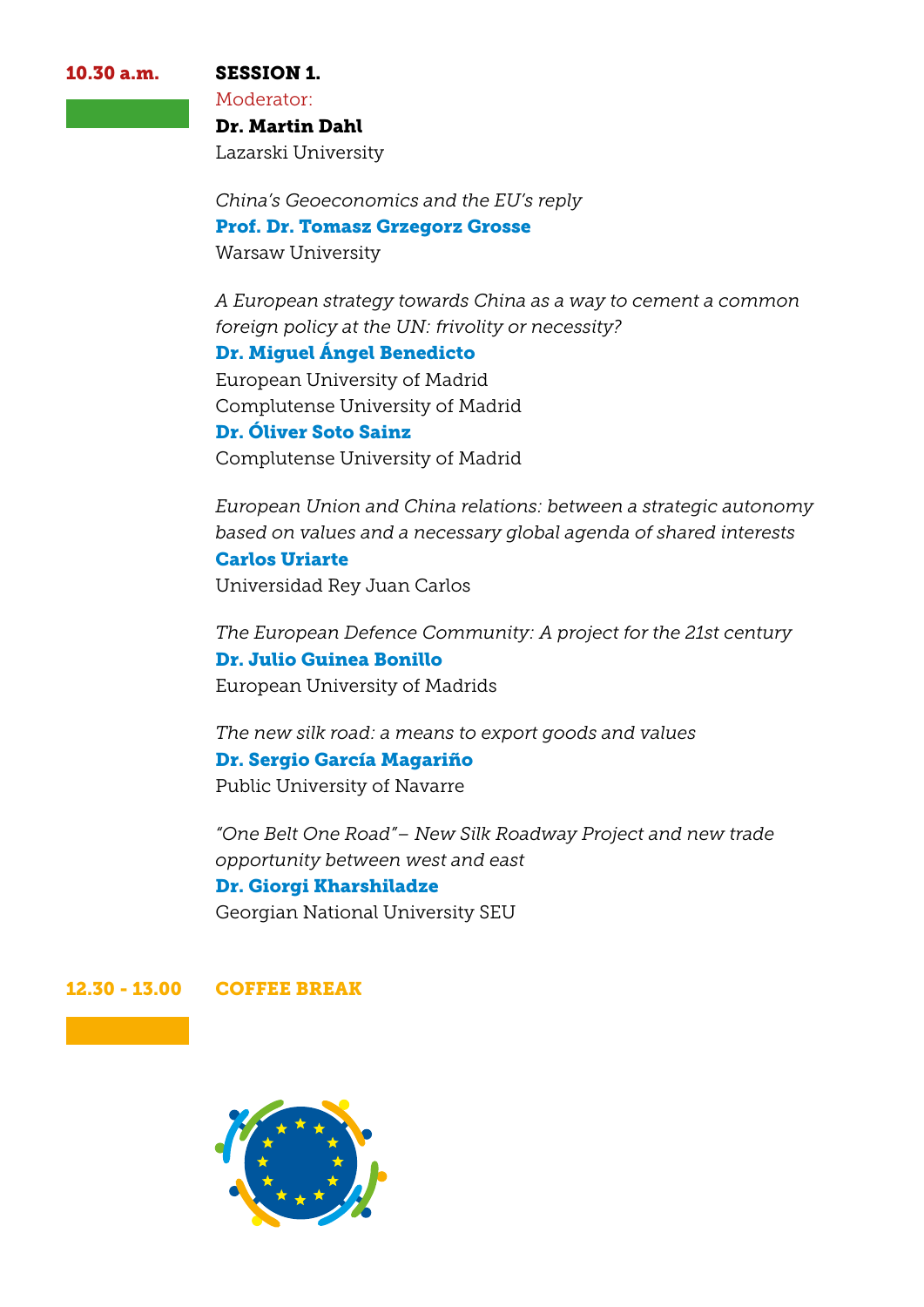#### SESSION 2.

Moderator

Dr. Marcin Roman Czubala Ostapiuk

National Distance Education University

*EU-Iran relations during the Presidency of Hassan Rouhani: convergent and divergent interests*

Prof. Dr. Przemysław Osiewicz

Adam Mickiewicz University in Poznań

*The UE´s technological dependence of China* Dr. Sergio Luque Ortiz Miguel de Cervantes European University

*European and Chinese regulations on automotive design* Dr. Miguel Ángel Tenas Alós San Jorge University / CEDEU

*The impact of the BRI initiative on Polish Chinese economic relations* Zbysław Ziemacki Lazarski University

*Using free trade zones to facilitate and develop a trade between East and West: case of Georgia*

Paata Shurgaia Georgian National University SEU

*China-Georgia relations and the new Silk Road Project* Tamar Charkviani Caucasus University

#### 15.00-16.00 LUNCH BREAK



13.00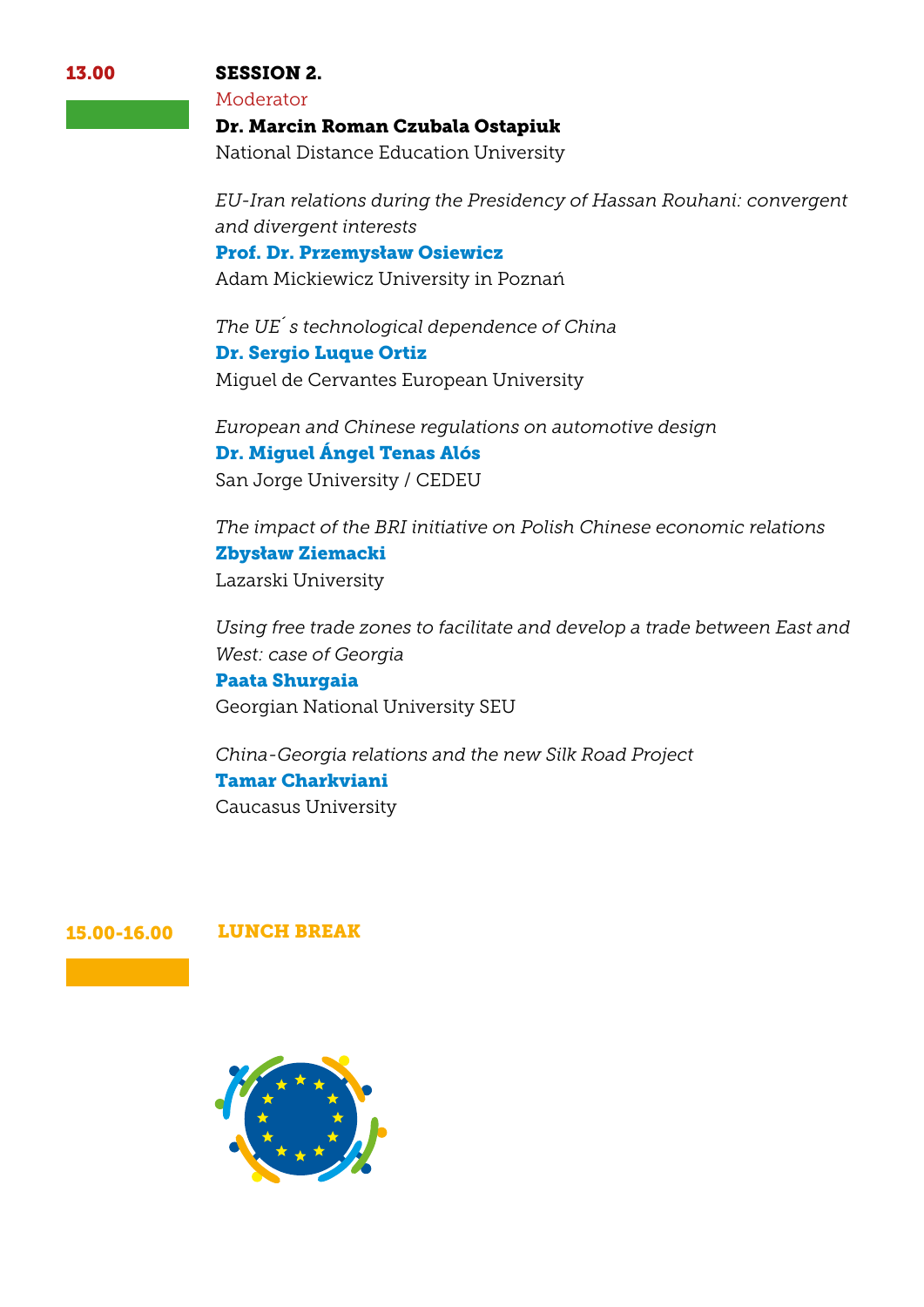#### SESSION 3.

#### Moderator:

Dr. Paata Shurghaia (Georgian National University SEU)

*The Dream of a Single Asian Currency: A Comparative Study* Dr. Marcin Roman Czubala Ostapiuk National Distance Education University UNED Dr. Mónica Puente Regidor Complutense University of Madrid

*Central bank digital currencies - the future of money* Karol Strzała Lazarski University

*China-EU Comprehensive Agreement on Investment and Possible prospects for implementation*

Dr. Guranda Chelidze Caucasus University

*The influence of trade treaties of the European Union in Asian social policy*

Jorge Juan Morante Complutense University of Madrid Carmen Ventura University of Valencia

*EU-China cooperation in the field of sustainable development* Dr. Martin Dahl Lazarski University

*Are EU Member States violating EU Law?* Carmen Martínez San Millán University of Valladolid

# 18.00 CLOSING CEREMONY

Moderator: Dr. Marcin Roman Czubala Ostapiuk